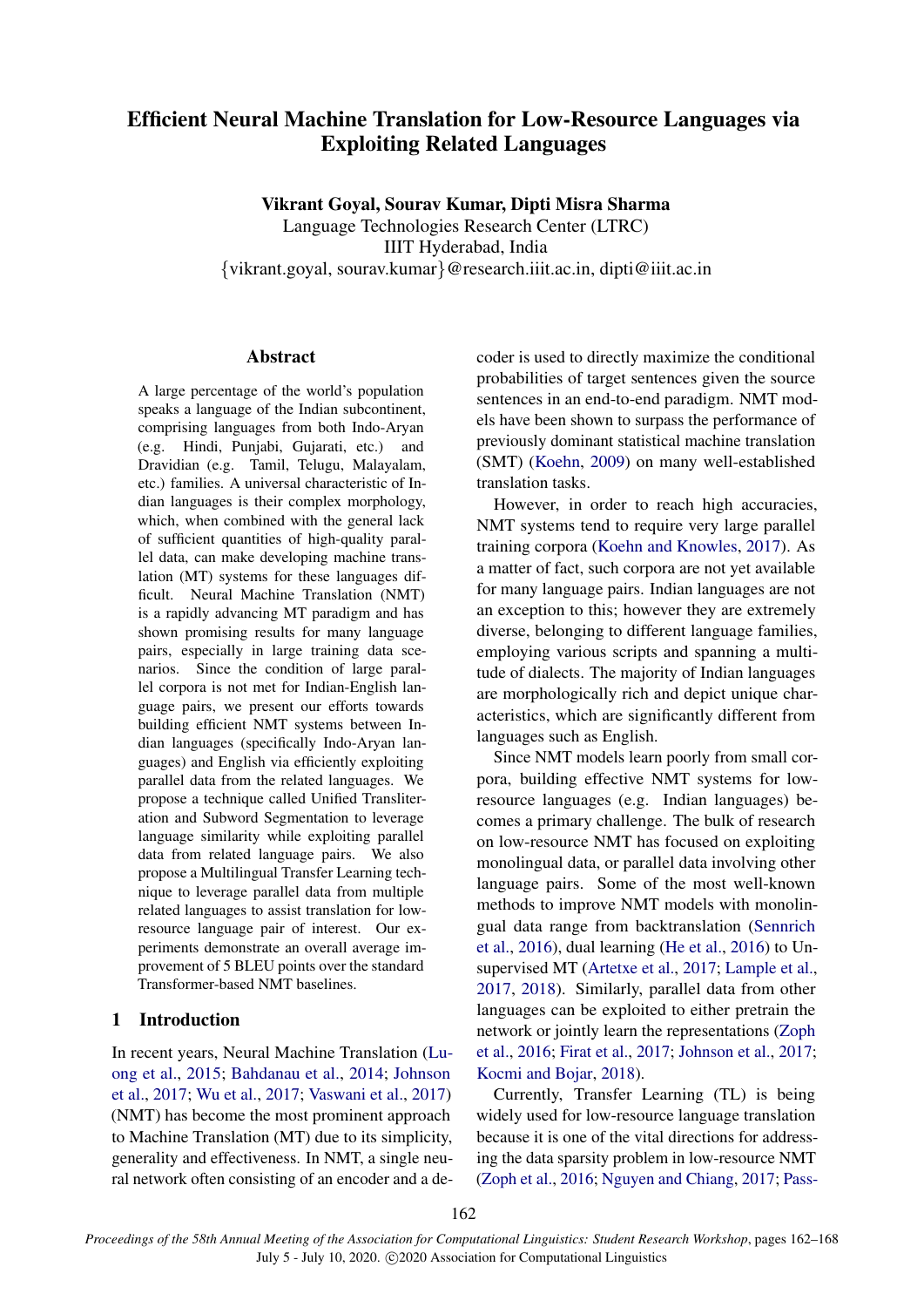[ban et al.,](#page-6-11) [2017;](#page-6-11) [Kocmi and Bojar,](#page-6-9) [2018\)](#page-6-9). However, most of the existing approaches that take advantage of transfer learning have a major limitation: they do not exploit multiple languages together and in an efficient manner. The idea presented by [Zoph](#page-6-8) [et al.](#page-6-8) [\(2016\)](#page-6-8) may have the shortcoming of exploiting only one high-resource model (parent) at a time to optimize the low-resource model (child). Actually, the use of highly related multiple language pairs might help to increase the translation quality of the child model. The original Transfer Learning method [\(Zoph et al.,](#page-6-8) [2016\)](#page-6-8) also makes no assumption about the relatedness of the parent and child languages. Multilingual NMT [\(Firat et al.,](#page-5-4) [2017;](#page-5-4) [Johnson et al.,](#page-5-1) [2017\)](#page-5-1) approaches which also use parallel data from different languages to improve the translation quality of NMT models does not exploit language relatedness either.

In this paper, we present our efforts towards building efficient NMT systems between Indian languages (specifically Indo-Aryan languages) and English by exploiting parallel data from related languages. We aim to deal with the problem of how to make full use of these corpora of highly related languages, to increase the translation quality of low-resource languages. To this end, we introduce two simple and yet effective approaches:

- Multilingual Transfer Learning: to enable the low-resource languages (child model) to exploit parallel data from multiple related languages which may or may not be highresourced, and
- Unified Transliteration and Subword Segmentation: to exploit the language similarity between the related language pairs.

Experiments show that our approaches are effective and significantly outperform the state-ofthe-art Transformer [\(Johnson et al.,](#page-5-1) [2017\)](#page-5-1) baseline. Our proposed approach of Multilingual Transfer Learning also significantly outperforms simple Transfer Learning [\(Zoph et al.,](#page-6-8) [2016\)](#page-6-8) approach, where NMT models are also built using Unified Transliteration and Subword Segmentation approach.

#### 2 Methodology

The core idea of our method is to extend the Multilingual Learning [\(Johnson et al.,](#page-5-1) [2017\)](#page-5-1) and Transfer Learning [\(Zoph et al.,](#page-6-8) [2016\)](#page-6-8) approaches to effectively exploit parallel data from multiple related

languages. In Section 2.2, we explain our Unified Transliteration and Subword Segmentation technique to exploit language relatedness among the parallel data of related languages. Sections 2.3 and 2.4 describe our modified Multilingual Learning and Transfer Learning techniques for NMT. In Section 2.5, we describe our Multilingual Transfer Learning approach.

#### 2.1 Language Relatedness

In this work, we experiment on Indo-Aryan languages specifically Hindi, Punjabi, Gujarati, Marathi and Bengali. Being from one language family, these languages are closely related to each other and share many features. These languages are morphologically rich and depict unique characteristics, which are significantly different from languages such as English. Some of these characteristics are the relatively free word-order with a tendency towards the Subject-Object-Verb (SOV) construction, a high degree of inflection, usage of reduplication and conjunct verbs. These languages share many common words which have the same root and meaning. They use different Indic scripts derived from the ancient Brahmi script, but correspondences can be established between equivalent characters across scripts.

# 2.2 Unified Transliteration and Subword Segmentation

Unlike the original Transfer Learning [\(Zoph et al.,](#page-6-8) [2016\)](#page-6-8) and the Multilingual Neural MT [\(Johnson](#page-5-1) [et al.,](#page-5-1) [2017\)](#page-5-1) methods which do not exploit any language relatedness, the basic idea of this approach is to exploit the relationship between the related language lexicons while using parallel data from related languages to assist with translation of lowresource languages. To do so, we find a representation of the data that ensures a sufficient overlap between the vocabularies of the related languages.

Since the languages involved in the models have different orthographies, the data processing should help to map them into a common orthography but here we take a minimalist approach; we transliterate all the Indian languages ( Hindi, Gujarati, Bengali, Marathi and Punjabi) into a common Devanagari script to share the same surface form. This unified transliteration is a string homomorphism, replacing characters in all the languages mentioned above with Hindi characters (script conversion to Devanagari) or consonant clusters independent of context.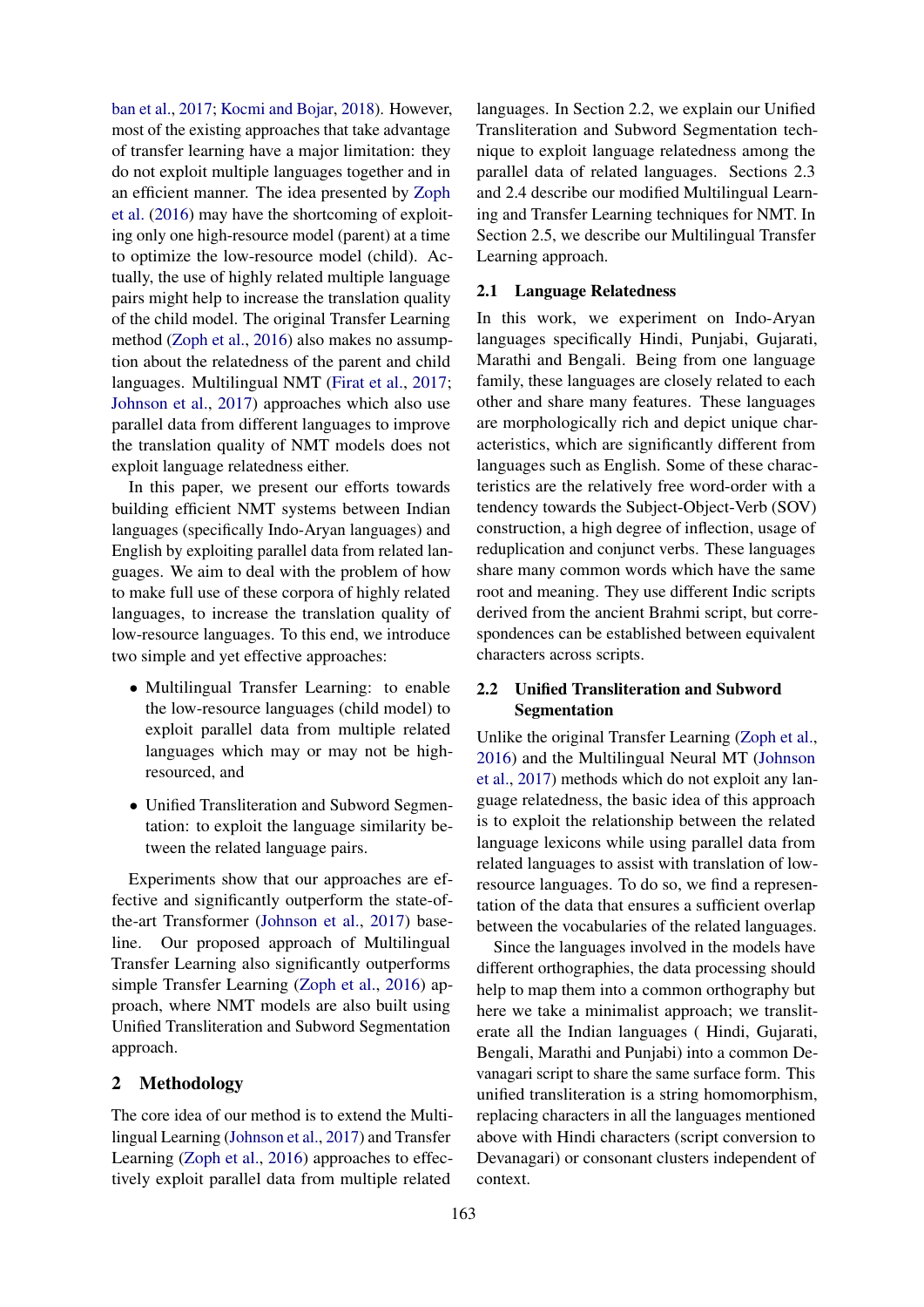

Figure 1: Our pipeline for building Multilingual NMT models for Indian languages.

Now, to increase the overlap between the vocabularies of the languages used in a model, which are already transliterated into a common script and consequently share the same surface form, we use Byte Pair Encoding (BPE) [\(Sennrich et al.,](#page-6-12) [2015\)](#page-6-12) to break words into subwords. For the BPE merge rules to not only find the common subwords between two related languages but also ensure consistency between source and target segmentation among each language pair, we learn the rules from the union of source and target data of all the language pairs involved in the model construction. The rules are then used to segment the corpora. It is important to note that this results in a single vocabulary, used for both the source and target languages in all the language pairs.

#### 2.3 Multilingual Learning for NMT

The objective of Multilingual Learning for NMT is to construct a single model for translating to and from multiple languages. Early work in multilingual NMT utilizes a separate encoder, decoder and an attention mechanism to support the translation of either one-to-many or many-to-one language directions. [Firat et al.](#page-5-4) [\(2017\)](#page-5-4) introduced a many-to-many system, which still relied upon separate encoder-decoder setup with a shared attention mechanism. In a simplified manner and yet delivering better performance, [Johnson et al.](#page-5-1) [\(2017\)](#page-5-1) introduced a "language flag"-based approach that shares the attention mechanism and a single encoderdecoder network to enable multilingual models. A language flag or token is prepended to the input sequence to indicate which direction to translate in.

The decoder learns to generate the target given this input.

However, the Multilingual NMT approaches do not consider the relatedness of the languages or how many shared words there are among the different source and target languages. Mainly, they aim at exploiting many different source and target languages rather than focusing on similarities between many languages that are used in the training and the languages that is used in testing. Accordingly, we modify the Multilingual NMT approach [\(Johnson et al.,](#page-5-1) [2017\)](#page-5-1) with Unified Transliteration and Subword segmentation technique to exploit the language relatedness. We experiment with this modified approach in our work on efficient NMT for Indian languages.

#### 2.4 Transfer Learning for NMT

[Zoph et al.](#page-6-8) [\(2016\)](#page-6-8) proposed how Transfer Learning between two NMT models can improve a lowresource NMT task. In their approach, a language pair with a relatively large amount of parallel data is first utilized to train a parent model in a phase known as "pretraining". Then the encoderdecoder parameters are transferred to initialize a child model for a low-resource language pair of interest. After initializing, the model enters the "finetuning" stage, where the child model is fine-tuned on the low-resource language pair. This enables the inductive transfer of knowledge from the parent model to the child model. This approach does not make any assumption between the relatedness of the parent and child language pair. However, in our work we use a relatively high-resource lan-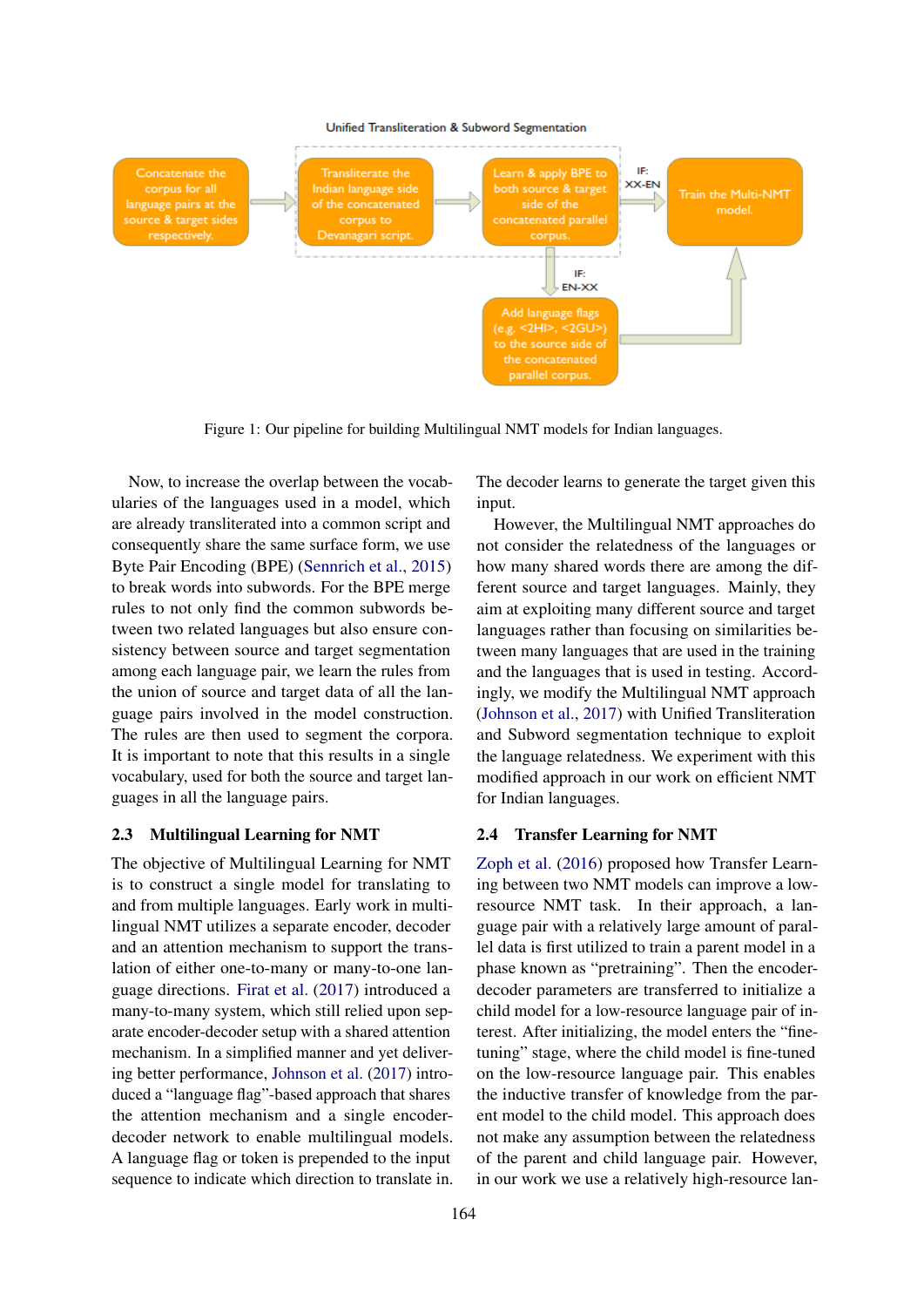

Figure 2: Our pipeline for building Transfer Learning models for Indian languages.

guage pair as our parent model which has similar syntactic and morphological properties as the child language pair. We further exploit the language relatedness of parent and child language pairs via our Unified Transliteration and Subword Segmentation technique. We experiment with this modified Transfer Learning technique and demonstrate huge BLEU improvements over the Transformer NMT baseline for low-resource Indian languages.

## 2.5 Multilingual Transfer Learning for NMT

In the normal Transfer Learning [\(Zoph et al.,](#page-6-8) [2016\)](#page-6-8) approach for NMT, the parent model is trained on a single high-resource language pair which may or may not be related to the child language pair of interest. [Passban et al.](#page-6-11) [\(2017\)](#page-6-11) presented a double transfer learning technique which first trains a parent model on a single high-resource language pair, then initializes the next parent model on the same single high-resource language pair but with different domain and corpus size, and finally fine-tunes it on the child task. To the best of our knowledge, previous Transfer Learning approaches do not exploit parallel data from multiple languages. However, learning from multiple languages can result in better knowledge transfer.

Therefore, in this work, we propose a new Transfer Learning approach called as Multilingual Transfer Learning to enable the low-resource languages to efficiently learn from multiple related languages which may or may not be high-resourced. In this approach, the parent model is a Multilingual NMT model of related languages and also the child language pair. This Multilingual parent NMT model

also uses the Unified Transliteration and Subword Segmentation technique to exploit language relatedness more efficiently as discussed in Section 2.2. After pretraining the parent model, the child model is initialyzed with parent model parameters and is then fine-tuned on the low-resource language pair of interest.

The proposed approach may deliver better results than Multilingual NMT and Transfer Learning because adding more languages into one model may result in better knowledge transfer (i.e multilingual NMT) but it can also result in ambiguities between languages at the inference time. Accordingly, a multilingual NMT model fine-tuned on the language pair of interest can potentially remove all the inconsistencies at the inference time.

#### 3 Experimental Settings

#### 3.1 Dataset

In our experiments, we use the IIT-Bombay [\(Kunchukuttan et al.,](#page-6-13) [2017\)](#page-6-13) parallel data for Hindi-English. The training corpus consists of data from mixed domains. We use the multilingual ILCI (Indian Language Corpora Initiative) corpus [\(Jha,](#page-5-5) [2010\)](#page-5-5), which contains roughly 50,000 parallel sentences for each of the Indian languages ( Gujarati, Punjabi, Marathi, Bengali) and also for English. The ILCI data is from tourism and health domains. For every XX-EN language pair ( where XX is Gujarati, Marathi, Bengali or Punjabi), the English side of the data is same because of the multilingual nature of the corpus. We check and clean the ILCI corpus manually as it contains a lot of misalign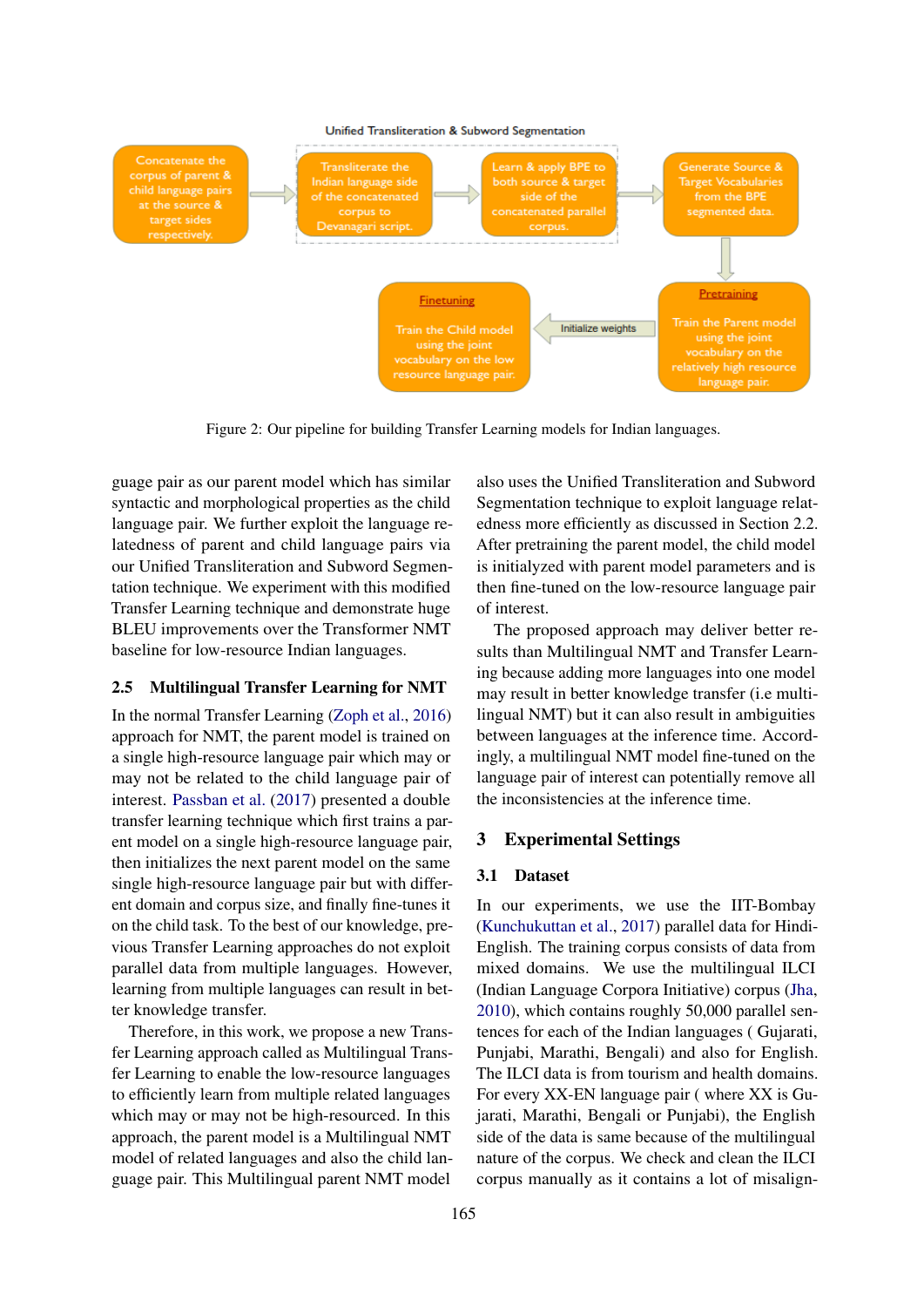ments and mistranslations.

Table 1: Statistics of our cleaned and processed parallel data, where XX is Gujarati, Marathi, Bengali or Punjabi

| <b>Dataset</b>          | <b>Sentences</b> |  |  |
|-------------------------|------------------|--|--|
| <b>IITB HI-EN Train</b> | 1,528,631        |  |  |
| <b>ILCI XX-EN Train</b> | 46,490           |  |  |
| <b>ILCI XX-EN Test</b>  | 2,000            |  |  |
| <b>ILCI XX-EN Dev</b>   | 500              |  |  |

#### 3.2 Data Processing

We use the Moses [\(Koehn et al.,](#page-6-14) [2007\)](#page-6-14) toolkit<sup>[1](#page-4-0)</sup> for tokenization and cleaning the English side of the data. All the Indian language data is first nor-malized with the Indic NLP library<sup>[2](#page-4-1)</sup> followed by tokenization with the same library. As our preprocessing step, we remove all sentences of length greater than 80 words from our training corpus and lowercase the English side of the data. In all cases, we use BPE segmentation with 16k merge operations as described in Section 2.2.

#### 3.3 Training Details

For all of our experiments, we use the OpenNMT-py [\(Klein et al.,](#page-5-6) [2018\)](#page-5-6) toolkit<sup>[3](#page-4-2)</sup>. We use the Transformer model with 6 layers in both the encoder and decoder, each with 512 hidden units. The word embedding size is set to 512 with 8 heads. The training is done in batches of maximum 4096 tokens at a time with dropout set to 0.3. We use the Adam [\(Kingma and Ba,](#page-5-7) [2014\)](#page-5-7) optimizer to optimize model parameters. We validate the model every 5,000 steps via BLEU [\(Papineni et al.,](#page-6-15) [2002\)](#page-6-15) and perplexity on the development set. We train all our NMT models for 150k steps except for finetuning which is done for 10k steps. After translation at the test time, we rejoin the translated BPE segments and convert the translated sentences back to their original language scripts. Finally, we evaluate the accuracy of our translation models using BLEU.

#### 4 Results

We report the results of Multilingual Learning, Transfer Learning and Multilingual Transfer Learning for Gujarati-English, Bengali-English, Marathi-

English and Punjabi-English language pairs for both translation directions (XX-EN and EN-XX). Table 2 shows our main results for the Indian language to English (XX-EN) translation direction. Multilingual models for XX-EN language direction do not show any improvements. The reason for this might be the multiparallel nature of the ILCI data where each English sentence on the target side appears 4 times in the model, thereby creating ambiguities in the model. The transfer learning model built using Unified Transliteration and Subword Segmentation that was trained on the IITB HI-EN data and then fine-tuned on XX-EN data (see model no. 8 in Table 2) resulted in an average improvement of 5 BLEU points.

Table 3 shows our main results for the English to Indian language (EN-XX) translation direction. In this case, the multilingual model using all ILCI data shows significant improvements over the baseline, unlike in the XX-EN translation direction. The reason for this is that in the EN-XX direction, language flags are used on the source side which guides the decoder to which language the model translate in, whereas the same is not possible for the XX-EN direction as verified by our preliminary experiments. The other two multilingual models containing the IITB EN-HI data show performance degradation, potentially due to the mismatch between the size of the IITB EN-HI ( 1.5M sentences) and ILCI data ( 47k sentences). The transfer learning model that was trained on IITB EN-HI data and then fine-tuned on EN-XX data (see model no. 8 in Table 3) also resulted in an average improvement of 5 BLEU points.

models do not prove to be effective. Fine-tuning the multilingual models (multilingual transfer learning) on XX-EN or EN-XX data removes some ambiguities in the model and shows significant improvements compared to their simple multilingual model counterparts. The best performance (almost 5-6 BLEU improvements over the baseline) is achieved by fine-tuning the multilingual model (trained on IITB HI-EN or EN-HI data and all the ILCI data) on EN-XX or XX-EN outperforming all the NMT, Multilingual NMT and Transfer Learning baselines thus demonstrating the effectiveness of our technique.

In both translation directions, the multilingual

<span id="page-4-0"></span><sup>1</sup> https://github.com/moses-smt/mosesdecoder

<span id="page-4-1"></span><sup>&</sup>lt;sup>2</sup>https://anoopkunchukuttan.github.io/indic\_nlp\_library/

<span id="page-4-2"></span><sup>3</sup> https://github.com/OpenNMT/OpenNMT-py/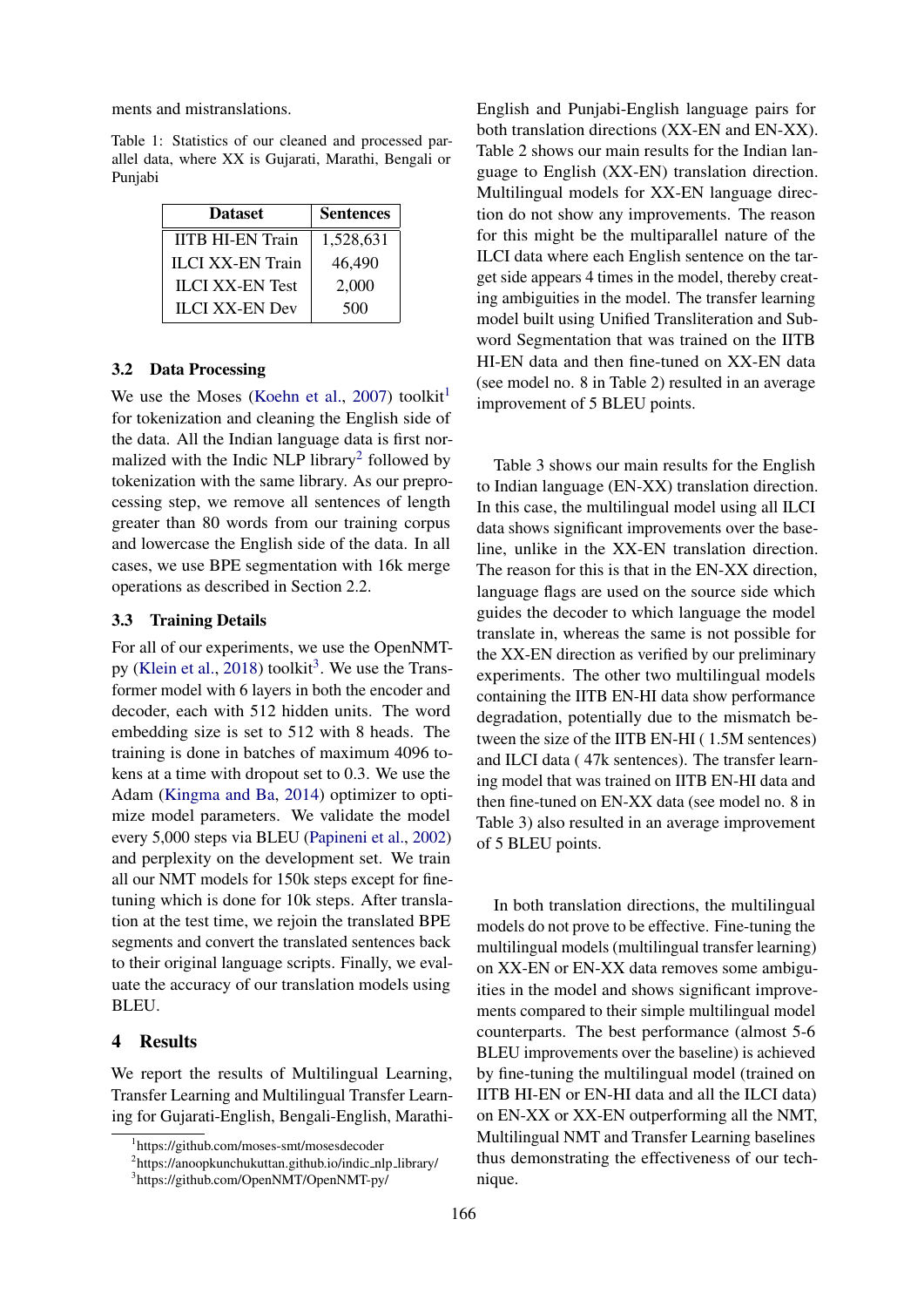| Model No. | <b>Model Description</b>                                   | Gujarati        | Bengali         | Marathi        | Punjabi         |
|-----------|------------------------------------------------------------|-----------------|-----------------|----------------|-----------------|
|           | Baseline                                                   | 28.37           | 22.40           | 25.29          | 30.51           |
| ◠         | Multilingual Model of all ILCI data                        | 25.14           | 21.47           | 23.56          | 25.43           |
|           | Multilingual Model of IITB HI-EN data & all ILCI data      | 28.62           | 22.71           | 26.90          | 29.46           |
|           | Multilingual Model of IITB HI-EN data & ILCI data of XX-EN | 29.18           | 23.93           | 27.15          | 30.54           |
|           | Fine-tuning model no. 2 on XX-EN                           | 26.83           | 22.72           | 25.36          | 27.12           |
| 6         | Fine-tuning model no. 3 on XX-EN                           | $33.78 (+5.41)$ | $27.55 (+5.15)$ | $31.79 (+6.5)$ | $34.70 (+4.19)$ |
|           | Fine-tuning model no. 4 on XX-EN                           | 33.72           | 27.40           | 31.80          | 34.68           |
| 8         | Fine-tuning model pretrained on IITB HI-EN data on XX-EN   | 33.13           | 27.06           | 31.27          | 34.54           |

Table 2: BLEU scores of the contrastive experiments for Indian Language to English translation (XX to EN).

Table 3: BLEU scores of the contrastive experiments for English to Indian Language translation (EN to XX).

| Model No. | <b>Model Description</b>                                   | Gujarati        | Bengali         | Marathi         | Punjabi         |
|-----------|------------------------------------------------------------|-----------------|-----------------|-----------------|-----------------|
|           | <b>Baseline</b>                                            | 20.67           | 16.59           | 15.13           | 25.20           |
| ◠         | Multilingual Model of all ILCI data                        | 24.61           | 19.81           | 17.92           | 28.02           |
|           | Multilingual Model of IITB EN-HI data & all ILCI data      | 20.63           | 16.51           | 15.05           | 21.76           |
| 4         | Multilingual Model of IITB EN-HI data & ILCI data of EN-XX | 14.30           | 6.38            | 8.88            | 14.54           |
|           | Fine-tuning model no. 2 on EN-XX                           | 24.75           | 20.25           | 18.75           | 28.16           |
| 6         | Fine-tuning model no. 3 on EN-XX                           | $26.22 (+5.55)$ | $21.62 (+5.03)$ | $19.90 (+4.77)$ | $30.27 (+5.07)$ |
|           | Fine-tuning model no. 4 on EN-XX                           | 25.52           | 20.45           | 19.77           | 29.53           |
| 8         | Fine-tuning model pretrained on IITB EN-HI data on EN-XX   | 25.35           | 21.77           | 19.58           | 29.54           |

## 5 Conclusion & Future Work

In this paper, we explore effective methods to exploit parallel data from multiple related languages to improve the translation between Indian languages and English. Our results show that Multilingual Learning for translation between Indian Languages and English is not very effective given the set of data we have. However, the performance of multilingual models can easily be enhanced by fine-tuning them on the low-resource language pairs of interest. Our experiments show that using a Multilingual NMT model as a parent model (consisting of multiple language pairs with related languages either on the source side or on the target side) and fine-tuning it on the low-resource language pair of interest yields an overall average improvement of 5 BLEU points over a standard Transformer-based NMT baseline. Our proposed Multilingual Transfer Learning approach also outperforms the simple Transfer Learning approach by a significant amount. In future, we would like to work on effective techniques to exploit monolingual data and parallel data from other languages together to improve the translation of low-resource languages.

# Acknowledgements

We would like to thank Prof. Andy Way for his valuable and detailed comments in improving the paper.

## References

- <span id="page-5-3"></span>Mikel Artetxe, Gorka Labaka, Eneko Agirre, and Kyunghyun Cho. 2017. Unsupervised neural machine translation. *arXiv preprint arXiv:1710.11041*.
- <span id="page-5-0"></span>Dzmitry Bahdanau, Kyunghyun Cho, and Yoshua Bengio. 2014. Neural machine translation by jointly learning to align and translate. *arXiv preprint arXiv:1409.0473*.
- <span id="page-5-4"></span>Orhan Firat, Kyunghyun Cho, Baskaran Sankaran, Fatos T Yarman Vural, and Yoshua Bengio. 2017. Multi-way, multilingual neural machine translation. *Computer Speech and Language*, 45(C):236–252.
- <span id="page-5-2"></span>Di He, Yingce Xia, Tao Qin, Liwei Wang, Nenghai Yu, Tie-Yan Liu, and Wei-Ying Ma. 2016. Dual learning for machine translation. In *Advances in Neural Information Processing Systems*, pages 820–828.
- <span id="page-5-5"></span>Girish Nath Jha. 2010. The tdil program and the indian langauge corpora intitiative (ilci). In *LREC*.
- <span id="page-5-1"></span>Melvin Johnson, Mike Schuster, Quoc V Le, Maxim Krikun, Yonghui Wu, Zhifeng Chen, Nikhil Thorat, Fernanda Viegas, Martin Wattenberg, Greg Corrado, ´ et al. 2017. Google's multilingual neural machine translation system: Enabling zero-shot translation. *Transactions of the Association for Computational Linguistics*, 5:339–351.
- <span id="page-5-7"></span>Diederik P Kingma and Jimmy Ba. 2014. Adam: A method for stochastic optimization. *arXiv preprint arXiv:1412.6980*.
- <span id="page-5-6"></span>Guillaume Klein, Yoon Kim, Yuntian Deng, Vincent Nguyen, Jean Senellart, and Alexander M Rush. 2018. Opennmt: Neural machine translation toolkit. *arXiv preprint arXiv:1805.11462*.